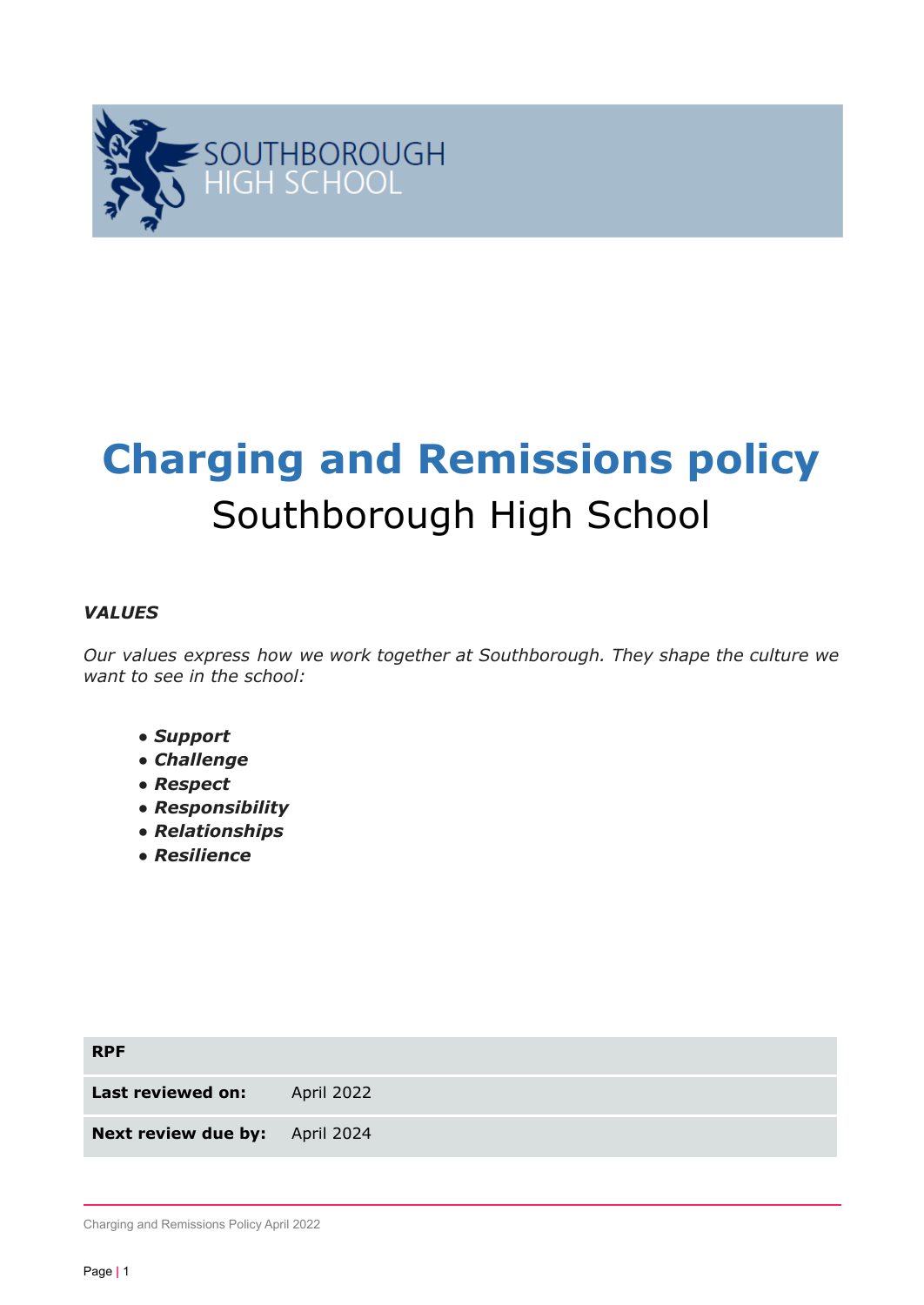# **Contents**

| 1. Aims                                 | $\overline{2}$ |
|-----------------------------------------|----------------|
| 2. Legislation and guidance             | $\overline{2}$ |
| 3. Definitions                          | $\overline{2}$ |
| 4. Roles and responsibilities           | $\overline{2}$ |
| 5. Practice                             | 3              |
| 6. Damage to the property and breakages | 6              |
| 7. Remissions and concessions           | 6              |
| 8. Voluntary contributions              | 7              |
| 8. Inability or unwillingness to pay    | 7              |
| 9. Lettings                             | 7              |
|                                         |                |

## <span id="page-1-0"></span>**1. Aims**

Our school aims to:

- Have robust, clear processes in place for charging and remissions
- Clearly set out the types of activity that can be charged for and when charges will and will not be made
- Offer a range of activities and visits whilst minimising the financial barriers that may prevent some pupils from taking full advantage of these opportunities

# **2. Legislation and guidance**

This policy is based on advice from the Department for Education (DfE) on [charging](https://www.gov.uk/government/publications/charging-for-school-activities) for school [activities](https://www.gov.uk/government/publications/charging-for-school-activities) and the [Education](http://www.legislation.gov.uk/ukpga/1996/56/part/VI/chapter/III) Act 1996, sections 449 to 462 of which set out the law on charging for school activities in England. Academies are required to comply with this Act through their funding agreements.

It's also based on quidance from the DfE on [statutory](https://www.gov.uk/government/publications/statutory-policies-for-schools-and-academy-trusts/statutory-policies-for-schools-and-academy-trusts) policies for schools and academy trusts.

This policy complies with our funding agreement and articles of association.

## **3. Definitions**

- **- Charge**: a fee payable for specifically defined activities
- **- Remission**: the cancellation of a charge which would normally be payable

## **4. Roles and responsibilities**

#### **4.1 The governing board**

The governing board has overall responsibility for approving the charging and remissions policy, but can delegate this to a committee, an individual governor or the Headteacher.

Charging and Remissions Policy April 2022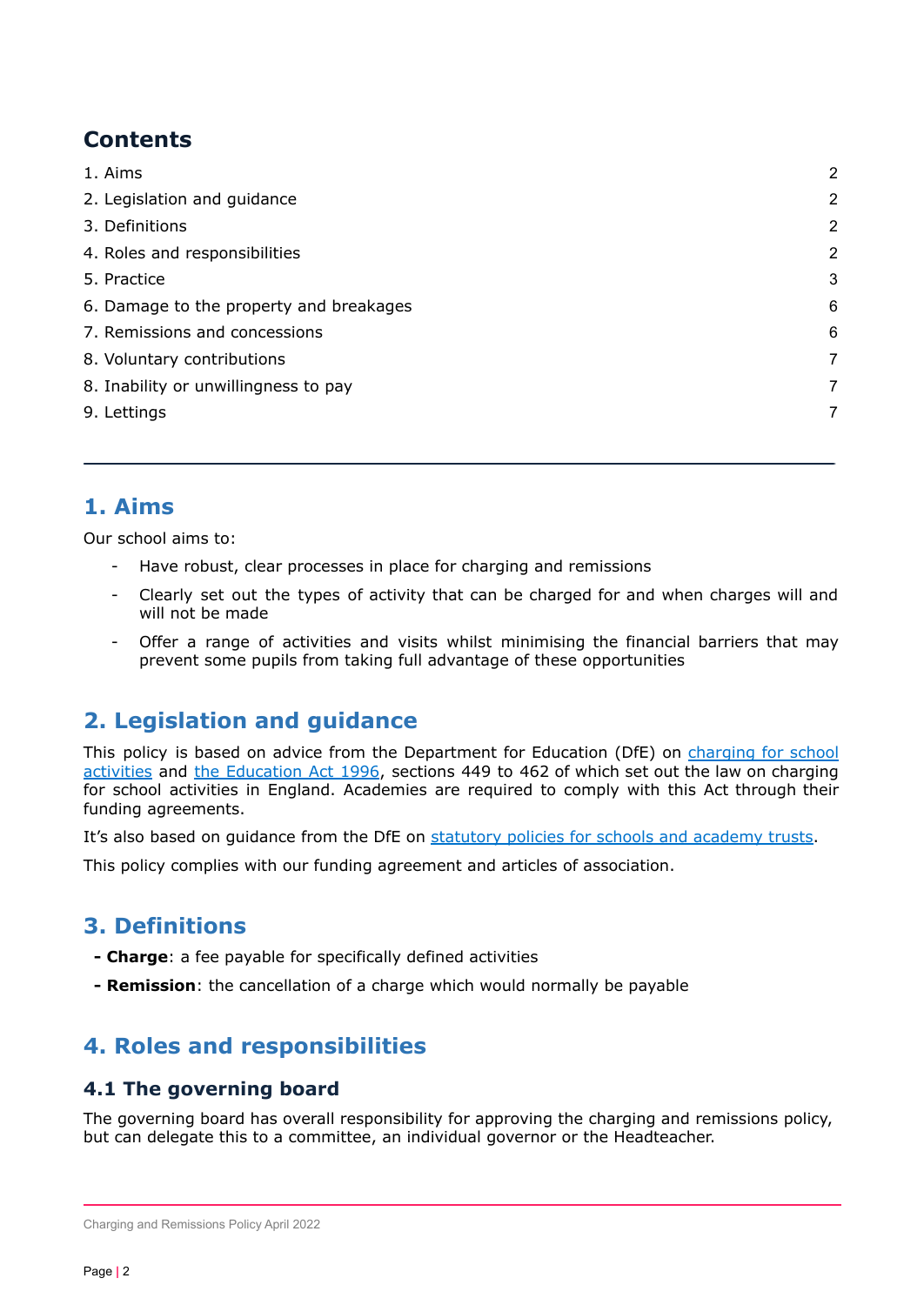The governing board also has overall responsibility for monitoring the implementation of this policy.

Responsibility for approving the charging and remissions policy has been delegated to the Resources, Personnel and Finance Committee.

#### **4.2 Headteacher**

The Headteacher is responsible for ensuring staff are familiar with the charging and remissions policy, and that it is being applied consistently.

#### **4.3 Staff**

Staff are responsible for:

- Implementing the charging and remissions policy consistently
- Notifying the Headteacher of any specific circumstances which they are unsure about or where they are not certain if the policy applies

The school will provide staff with appropriate training in relation to this policy and its implementation.

#### **4.4 Parents**

Parents are expected to notify staff or the Headteacher of any concerns or queries regarding the charging and remissions policy.

## <span id="page-2-0"></span>**5. Practice**

#### **5.1 Admissions**

There is no charge for admissions

#### **5.2 School meals**

There is no charge for lunch for children who are entitled to free school meals

#### **5.3. Examination entries**

- A charge will be levied in respect of examination entries for pupils where the school has not prepared the pupil for the examination.

- A charge will be levied in respect of examination entries for pupils where

- a. the school has prepared the pupil for the examination and
- b. it considers that for educational reasons the pupil should not be entered and
- c. the pupil's parent/guardian wishes the pupil to be entered (or pupil him/herself when over 18 years old).

In these circumstances, if the pupil subsequently passes the examination, the school may refund the cost.

- A charge may be levied for pupils re-sitting an examination.
- A charge will be levied where a pupil fails without good reason to complete the requirements of any public examination where the school paid or agreed to pay the entry fee.
- The charge levied above will be the cost of the examination entry, plus any applicable centre costs.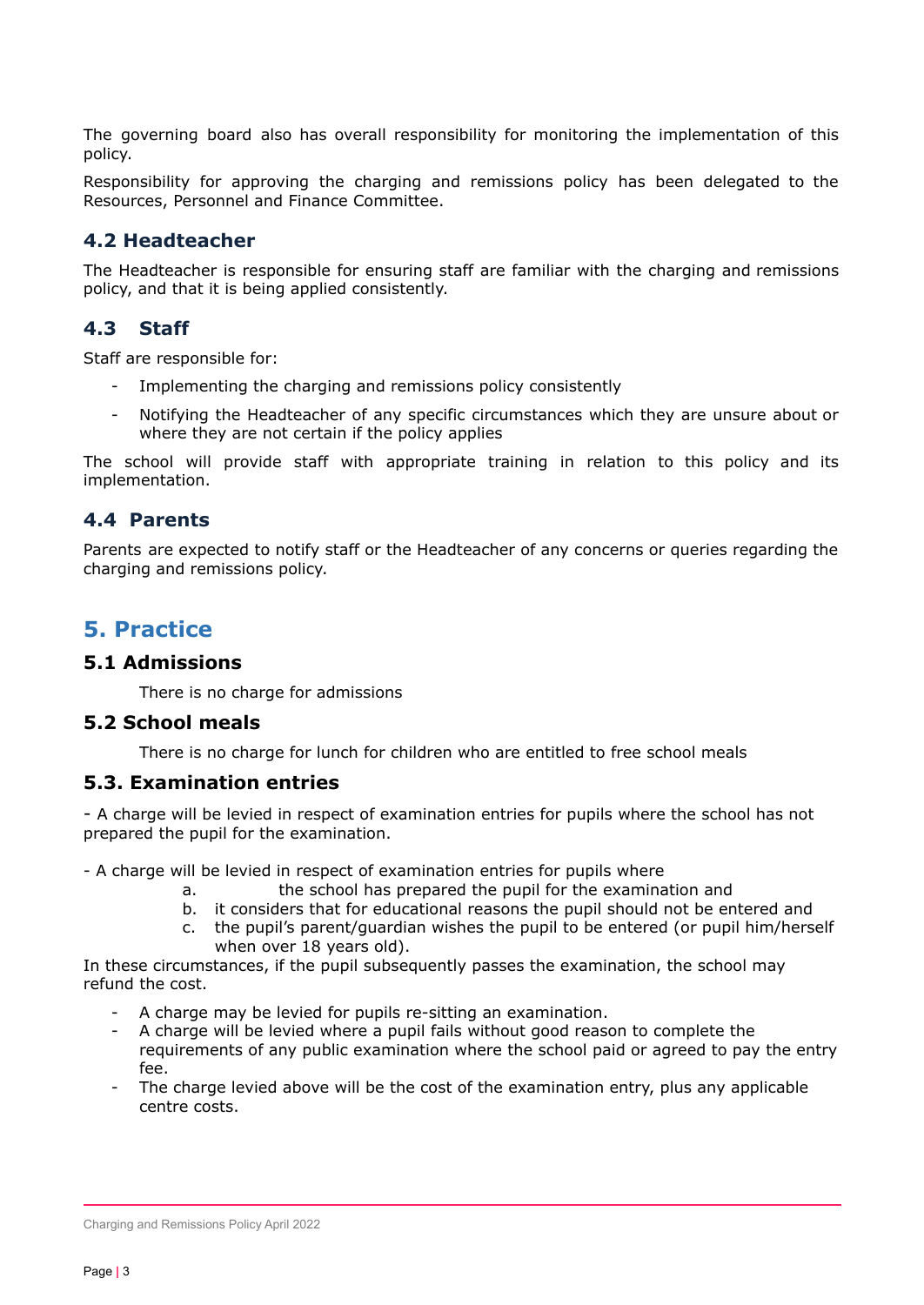● A charge will be levied were external candidate wishes to sit exams in our school; a charge will be levied if external candidate cancels all of his previously booked exam entries; an additional charge will be made if the external candidate is entered for the exams after the published deadline. A charge will be levied in respect of examination entries for pupils where the school has not prepared the pupil for the examination.

## **5.4 Activities that take place during the school hours**

There is no charge for activities during school hours with the exception of music tuition **(section 5.9)**.

There is no charge for transport during school hours to school-organised activities, although voluntary contributions will be requested.

#### **We may charge for:**

- books and materials that the parent wishes the child to keep (the cost will be made clear to the parents before charge)
- optional extras **(section 5.6)**
- music or vocal tuition **(section 5.9).**

## 5.5 **Activities that take place outside of school hours (non-residential)**

There is no charge for activities that take place outside of school hours when they are:

- part of the set curriculum, including sports matches against other schools
- part of the syllabus for a public examination that the pupil is being prepared for by the school
- part of the school's basic curriculum for religious education.

## **5.6 Optional extras**

The school will charge for optional extras. Optional extras are:

- education provided outside of school time that is **not**:

a) part of the National Curriculum

b) part of a syllabus for a prescribed public examination that the pupil is being prepared for at the school

c) part of religious education

- transport that is not taking the pupil to school or to other premises where the local authority or governing body has arranged for the pupil to be provided with education*.*

- board and lodging for a pupil on a residential visit.

#### **The cost of optional extras**

Any charge made in respect of individual pupils will not exceed the actual cost of providing the activity, divided equally by the number of pupils participating. A nominal fee towards the cost of insurance may be included. In no circumstances will there be an element of subsidy required for any pupils wishing to participate in the activity whose parents are unwilling or unable to pay the full charge **(see section 8)**.

When calculating the cost of optional extras an amount may be included in relation to:

Charging and Remissions Policy April 2022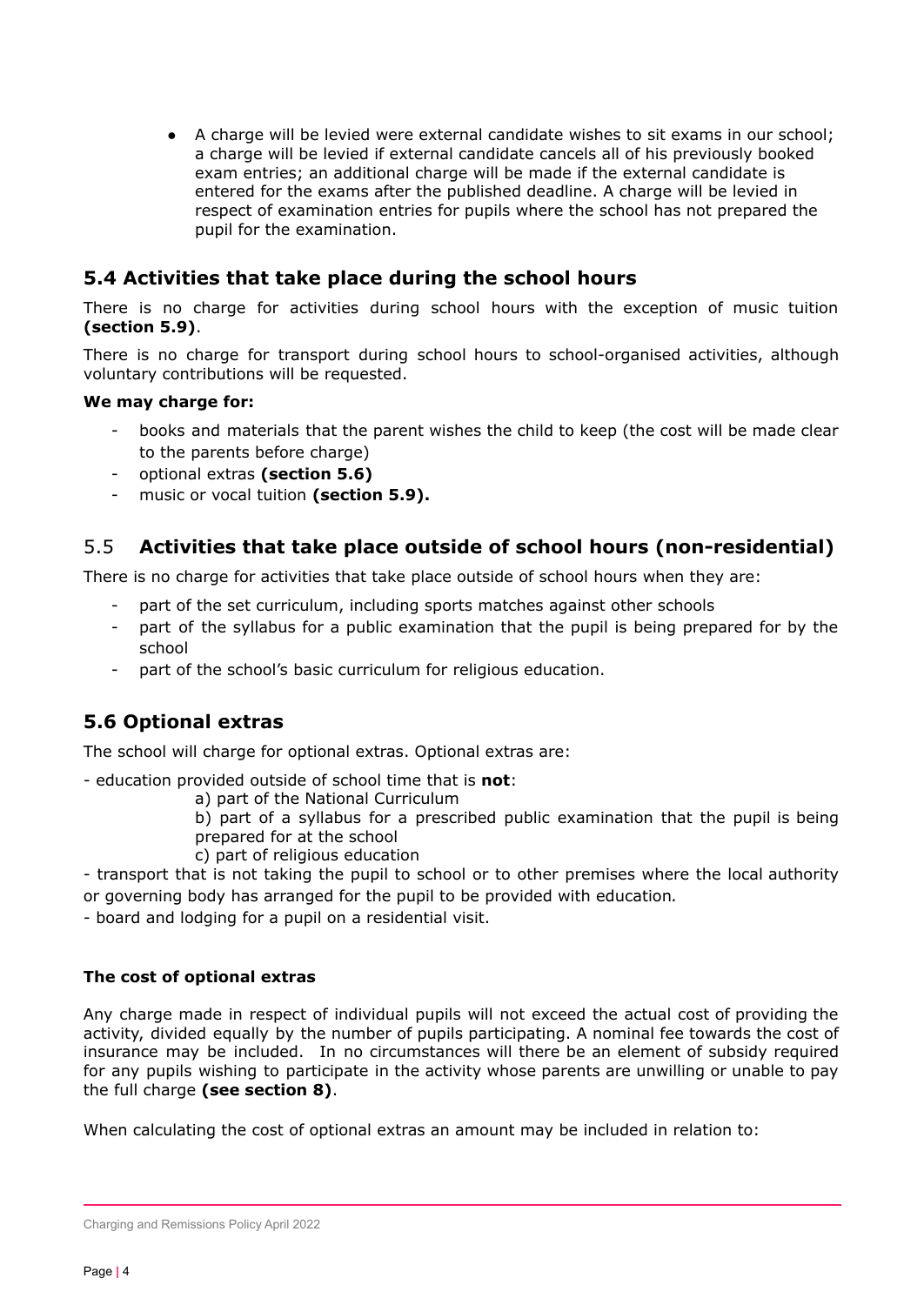- any materials, books, instruments or equipment provided in connection with the optional extra
- non-teaching staff
- teaching staff engaged under contracts for services purely to provide an optional extra, including supply teachers engaged specifically to provide the optional extra
- the cost, or a proportion of the costs, for teaching staff employed to provide tuition in playing a musical instrument, where the tuition is an optional extra.

Participation in any optional extra activity will be on the basis of parental choice and a willingness to pay the charges. The school will need to have the agreement of parents before organising the provision of an activity where charges will be made.

#### **5.7. Activities that take place** *partly* **during school hours either on or off site**

Where the majority of a non-residential activity takes place during school hours the charging of the activity will be the same as is outlined in **section 5.4.**

In cases where the majority of a non-residential activity takes place outside of school hours the charge cannot include the cost of alternative provision for those pupils who do not wish to participate. So no charge will be made for supply teachers to cover for those teachers who are absent from school accompanying pupils on a visit.

In this case the charging of the activity will be the same as is outlined in **section 5.5.**

#### **5.8. Residential activities**

#### **Southborough High school will not charge for:**

- education provided on any visit that takes place during school hours
- education provided on any visit that takes place outside school hours if it is part of the National Curriculum, or part of a syllabus for a prescribed public examination that the pupil is being prepared for at the school, or part of religious education
- supply teachers to cover for those teachers who are absent from school accompanying pupils on a residential visit
- travel costs where the residential activity is classed as being within school hours, although voluntary contributions will be requested.

#### **We will charge for:**

#### **Board and lodging**

When any visit has been organised by the school where there may be a cost for board and lodging, parents will be informed of this before the visit takes place. The charge will not exceed the actual cost. Parents who can prove they are in receipt of certain benefits may be exempt from paying this cost (see section 7 for more guidance on remissions).

#### **Travel**

Travel charges may apply when the residential activity takes place outside of school hours. The amount charged will be calculated to cover the unit cost per pupil. These charges may not apply to those pupils entitled to remissions, but no other pupils will be charged extra to cover those costs.

Charging and Remissions Policy April 2022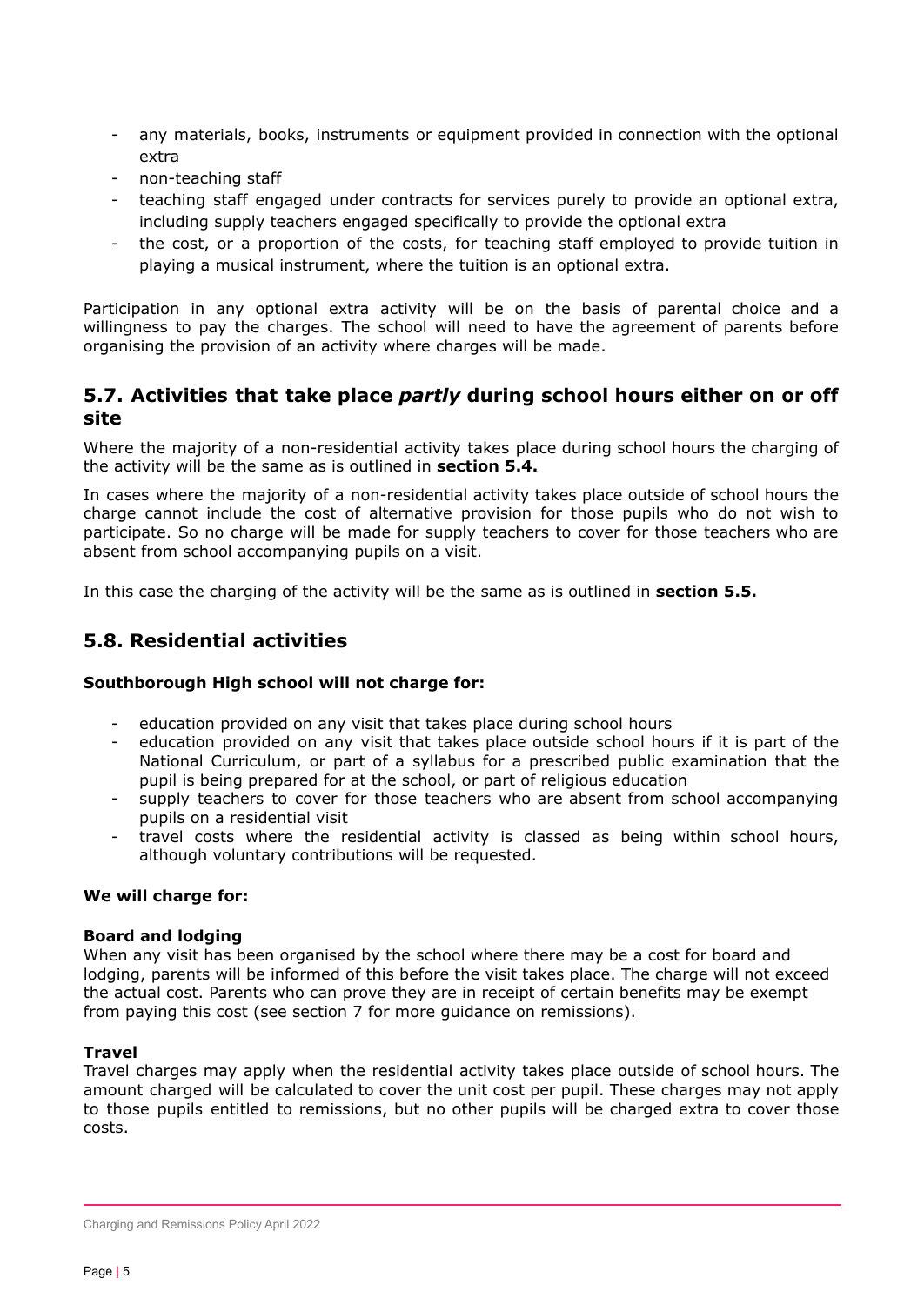#### **Activities**

The school may charge for residential activities that fall outside of school hours (see section 5.5).

#### **Extra-Curricular Activities and Trips During Holiday Periods**

The cost of these trips must be borne by parents of pupils participating in such trips. The school is unable to provide financial support for such trips, regardless of free school meal eligibility. Examples of such trips include: a ski trip, evening visits to the theatre, etc.

#### **5.9. Music tuition within school hours**

Southborough High School will follow government legislation that states that all education provided during school hours must be free; however, music lessons are an exception to this rule.

Charges will be made if the teaching is not an essential part of either the National Curriculum or a public examination syllabus being followed by the pupil(s).

The school may charge for teaching requested by parents and delivered by specialist tutors given to either an individual pupil or groups of any appropriate size (provided that the size of the group is based on sound pedagogical principles) to play a musical instrument or to sing. The cost of these lessons may depend on the size and duration of the class as well as the type of instrument.

The school will not charge if the music tuition is part of the National Curriculum or public examination syllabus being followed by the student. This includes instruments, music books and exam fees.

The governors are committed to ensuring equal opportunities for all pupils including access to specialised music tuition, therefore charges made for music tuition within school hours will be remitted for pupils on free school meals who are taking Music GCSE or A level. There is no charge for vocal or instrumental tuition for children in care. This includes instruments, music books and exam fees.

#### **5.10. Other charges**

The Headteacher, Resources, Personnel and Finance Committee (RPF) or Governing Body may levy charges for miscellaneous services up to the cost of providing such services.

## <span id="page-5-0"></span>**6. Damage to the property and breakages**

Where school property has been wilfully or recklessly damaged by a student or parent the school may charge those responsible for some or all of the cost of repair or replacement.

Where property belonging to a third party has been damaged by a pupil, and the school has been charged, the school may charge some or all of the cost to those responsible.

The charge to be the cost of replacement or repair, or such lower cost as the Head teacher may decide.

Charging and Remissions Policy April 2022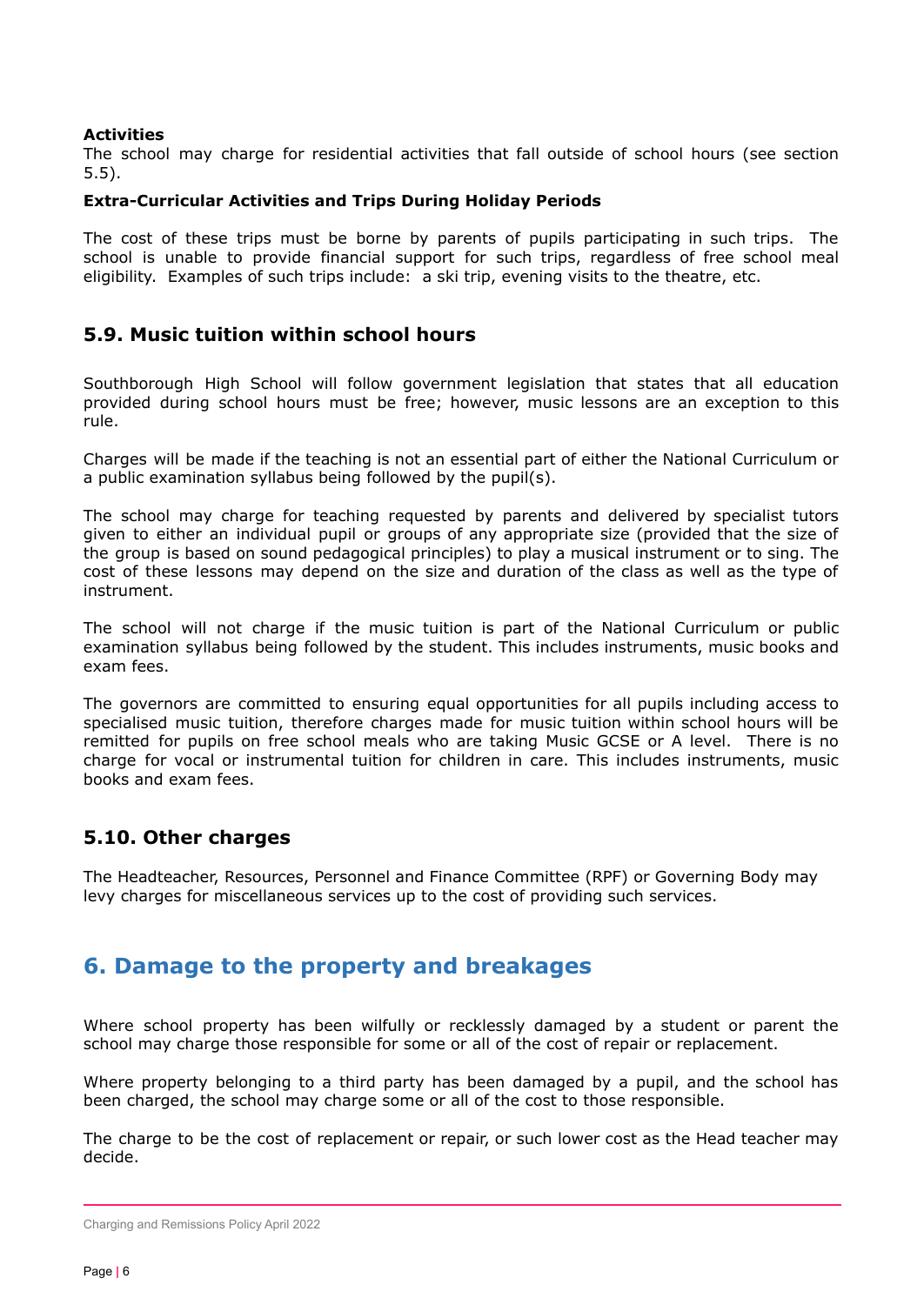## <span id="page-6-0"></span>**7. Remissions and concessions**

In some circumstances, the school may not charge for items or activities set out in section 5 of this policy.

The school will give consideration to the remission of charges to parents or carers who receive the following support payments:

- Income Support
- income-based Jobseeker's Allowance
- income-related Employment and Support Allowance
- support under Part VI of the Immigration and Asylum Act 1999
- the guaranteed element of Pension Credit
- Child Tax Credit (provided you're not also entitled to Working Tax Credit and have an annual gross income of no more than £16,190)
- Working Tax Credit run-on paid for 4 weeks after you stop qualifying for Working Tax Credit
- Universal Credit if you apply on or after 1 April 2018 your household income must be less than £7,400 a year (after tax and not including any benefits you get)

Children who get paid these benefits directly, instead of through a parent or guardian, can also get free school meals. Parents who are eligible for the remission of charges will be dealt with confidentially. The Headteacher and Business Manager will authorise the remission of charges.

The school may choose to subsidise part or all of the payment of some charges for certain activities and pupils, and this will be determined by the Business Manager and Headteacher.

## <span id="page-6-1"></span>**8. Voluntary contributions**

Southborough High School may ask for voluntary contributions to the school for general funds and/or to fund activities that will enrich our pupils' education.

All parents are asked for contributions into the school development fund, at £10 per month (£100.00 per year).

There is no obligation for a parent or carer to make any contribution and the school will in no way pressure parents to contribute.

In any case where an activity cannot be afforded without voluntary funding (for example school trips to a museum or theater), this will be made clear to the parents by the school. If the activity is canceled by the school, all monies paid will be returned to parents.

## <span id="page-6-2"></span>**8. Inability or unwillingness to pay**

The governors are committed to ensuring fair access and treatment of all pupils, and this means ensuring that no child is excluded from an activity because the parents or carers of that child are unwilling or unable to pay. If there is insufficient funding for an activity, then it will be canceled.

Charging and Remissions Policy April 2022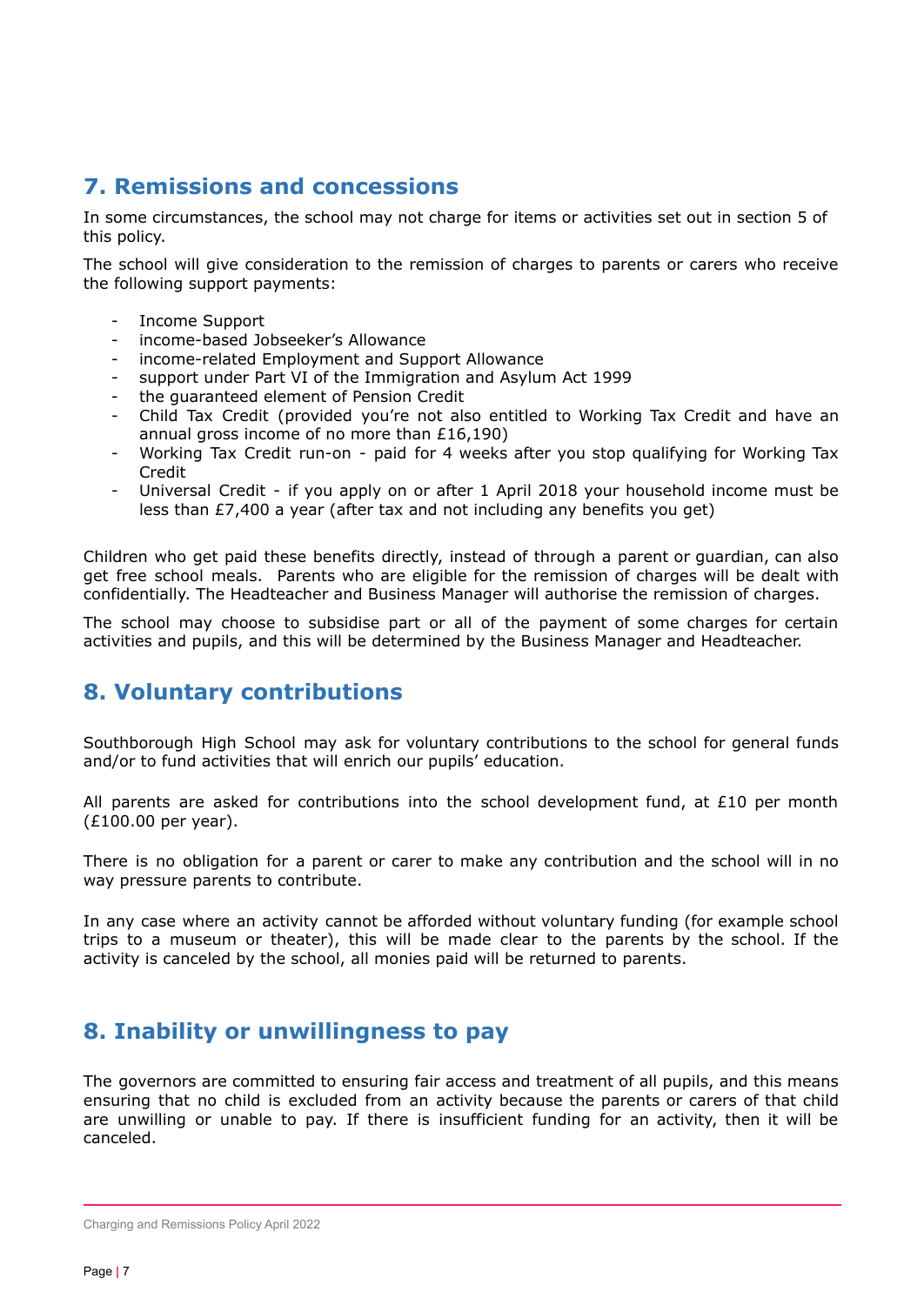<span id="page-7-0"></span>The identity of the child or parents of the child who did not want to make the payment, or could not make the payment, will not be disclosed under any circumstances.

#### **9. Lettings**

The school will levy a charge for the hire of facilities, to cover labour, wear and tear and energy costs. The school will endeavor to ensure these charges are competitive in relation to other similar local facilities whilst, at the same time, will cover all costs to the school associated with the letting. Such charges apply to the hire of the school main hall, dining hall, classrooms, sports halls, and other facilities.

The charges for school bookings vary depending on the number and types of rooms required; the fees are agreed when the booking is made, and will include a charge for the number of staff required to be on site.

The letting charges are set out below and will be reviewed on a regular basis. Prices may be discounted for large or regular bookings and for organizations with a charitable status.

| OUTHBOROUGH<br><b>IIGH SCHOOL</b>                                                                                                           |                                                                                                                                                                                   | <b>FACILITIES FOR HIRE</b> |                                                            |                                            |         |  |  |  |
|---------------------------------------------------------------------------------------------------------------------------------------------|-----------------------------------------------------------------------------------------------------------------------------------------------------------------------------------|----------------------------|------------------------------------------------------------|--------------------------------------------|---------|--|--|--|
|                                                                                                                                             |                                                                                                                                                                                   |                            |                                                            |                                            |         |  |  |  |
| <b>ELEGANT AND SPACIOUS HALL</b><br>IDEAL FOR WEDDINGS, PARTIES, CONFERENCES, ETC.<br>DIRECT ACCESS TO A SUNNY COURTYARD WITH MATURE SHRUBS |                                                                                                                                                                                   |                            |                                                            |                                            |         |  |  |  |
|                                                                                                                                             |                                                                                                                                                                                   |                            |                                                            |                                            |         |  |  |  |
|                                                                                                                                             | MÔDERN DINING AREA WITH AN ADJACENT CANOPIED AREA<br><b>GREAT FOR OUTDOOR DINING</b>                                                                                              |                            | <b>SPORTS FACILITIES</b><br><b>ASTROPITCH AND TWO GYMS</b> |                                            |         |  |  |  |
| <b>FACILITIES HIRE TARIFF</b><br><b>FACILITY FOR HIRE</b><br><b>MONDAY TO SATURDAY</b><br><b>SUNDAY</b>                                     |                                                                                                                                                                                   |                            |                                                            |                                            |         |  |  |  |
|                                                                                                                                             | Non-alcohol, per hour                                                                                                                                                             | Alcohol, per hour          |                                                            | Non-alcohol, per hour<br>Alcohol, per hour |         |  |  |  |
| <b>Hall</b>                                                                                                                                 | The Main Hall is 64 ft x 40ft and accommodates 500 seating or 200 with tables and<br>chairs. The use of parking facilities at the front of the building is included in the price. |                            |                                                            |                                            |         |  |  |  |
|                                                                                                                                             | £70.00                                                                                                                                                                            | £80.00                     | £85.00                                                     |                                            | £95.00  |  |  |  |
| <b>Additional Parking</b>                                                                                                                   | £10.00                                                                                                                                                                            |                            | £15.00                                                     |                                            |         |  |  |  |
| <b>Dining Hall &amp;</b><br><b>Canopied Area</b>                                                                                            | The dining hall measures 72ft x 48ft and accommodates 200 people in this area to eat.                                                                                             |                            |                                                            |                                            |         |  |  |  |
|                                                                                                                                             | £50.00                                                                                                                                                                            | £60.00                     | £65.00                                                     |                                            | £75.00  |  |  |  |
| <b>Hall &amp; Dining Hall</b><br><b>&amp;Canopied Area</b>                                                                                  | £110.00                                                                                                                                                                           | £130.00                    | £120.00                                                    |                                            | £130.00 |  |  |  |
| Astro pitch                                                                                                                                 | The Multi Use Games Area is not floodlit.                                                                                                                                         |                            |                                                            |                                            |         |  |  |  |
|                                                                                                                                             | £35.00                                                                                                                                                                            |                            | £49.00                                                     |                                            |         |  |  |  |
| Gyms                                                                                                                                        | We have two large gymnasiums available which can be used for a variety of sport<br>including basketball, 5-a-side football etc. Each gym measures 68ft x 40ft.                    |                            |                                                            |                                            |         |  |  |  |
|                                                                                                                                             | £25.00                                                                                                                                                                            |                            | £28.00                                                     |                                            |         |  |  |  |
| <b>Sports Field</b><br>(Sundays only)                                                                                                       |                                                                                                                                                                                   |                            | £25.00                                                     |                                            |         |  |  |  |
|                                                                                                                                             |                                                                                                                                                                                   |                            |                                                            |                                            |         |  |  |  |
| Classrooms                                                                                                                                  | £18.00                                                                                                                                                                            |                            | £20.00                                                     |                                            |         |  |  |  |

Charging and Remissions Policy April 2022